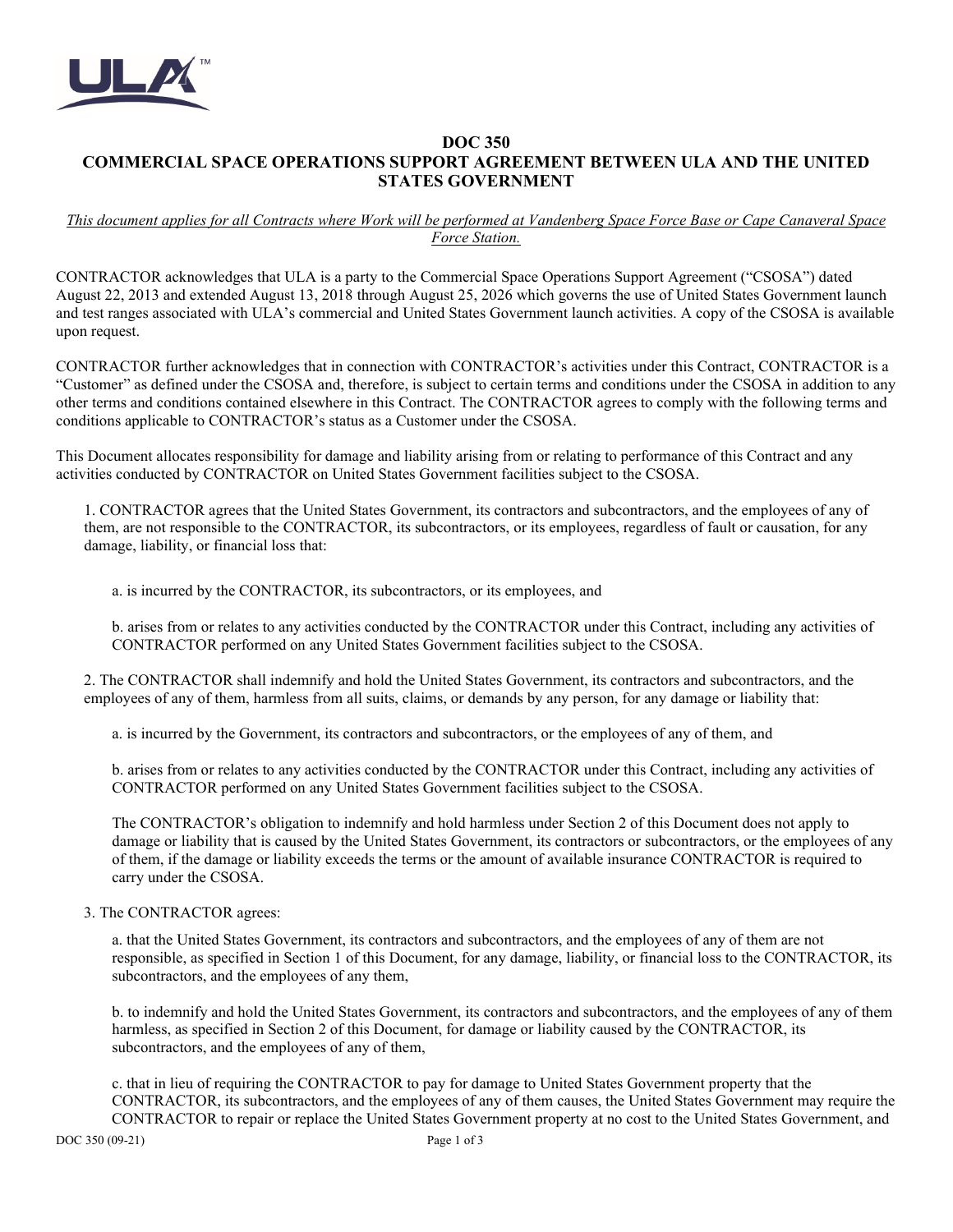d. that CONTRACTOR recognizes the United States Government contractors and subcontractors as third party beneficiaries of any agreements between ULA and CONTRACTOR for the imposition of terms upon CONTRACTOR relating to compliance with the CSOSA.

4. The CONTRACTOR, at no cost to the United States Government, shall obtain, or cause to be obtained, insurance with terms, amounts, and exclusions or policy limitations acceptable to ULA to protect the United States Government, its contractors and subcontractors, and the employees of any of them, from the damage or liability for which the CONTRACTOR is liable or agrees to indemnify and hold the United States Government, its contractors and subcontractors, or the employees of any of them, harmless under this Contract.

5. In addition to being subject to the insurance requirements of this Contract, the CONTRACTOR is subject to established or general United States Government liability insurance requirements with respect to access to and use of United States Government property or United States Government contractor or subcontractor property. These requirements include, but are not limited to, obtaining and maintaining insurance, at no cost to the United States Government, of at least the types and in the minimum amounts set forth in the ULA general provisions DOC and Comprehensive Automobile Liability (bodily injury: \$200,000 per person and \$500,000 per accident; and \$20,000 property damage).

6. CONTRACTOR shall provide to ULA:

a. a copy of each certificate of insurance required by this Contract; and

b. any performance bond(s) required by the United States Government for CONTRACTOR's activities conducted on any United States Government facilities covered under the CSOSA.

c. CONTRACTOR shall provide to ULA each document described in Section 6 of this Document, within 14 calendar days prior to commencement of the activity to which the document relates. On an annual basis, a copy of all policy exclusions or limitations currently applicable to CONTRACTOR's insurance policies, required under this Contract, shall be provided to ULA.

d. CONTRACTOR shall also allow ULA or the United States Government to review any insurance policy, required to be maintained by CONTRACTOR under the terms of this Contract, within a reasonable period of time after receipt of ULA's written request.

7. a. The United States Government shall be an additional insured under each insurance policy required of the CONTRACTOR for United States Government protection under this Contract. (This requirement does not extend to workers' compensation.) CONTRACTOR agrees that all proceeds of insurance required for United States Government protection and obtained by or under the control of the CONTRACTOR shall first be applied to satisfy CONTRACTOR's obligations to the United States Government under this Contract.

b. Each insurance policy referred to in Section 5 of this Document shall renounce all rights of subrogation against the Government, except for:

(1) any damage, liability, or financial loss incurred by the CONTRACTOR, its subcontractors, or its employees, caused by intentional misconduct on the part of United States Government managerial personnel, or

(2) any damage or liability incurred by the United States Government, its contractors and subcontractors, or the employees of any of them, caused by intentional misconduct on the part of United States Government managerial personnel.

c. Any right of subrogation against United States Government contractors or subcontractors or their employees shall not limit the obligation of the CONTRACTOR to indemnify and hold harmless the United States Government and its employees. Further, any right of subrogation against United States Government contractors or subcontractors is limited to any insurance that they carry, unless the damage or liability is caused by intentional misconduct on the part of CONTRACTOR's or its subcontractor's managerial personnel.